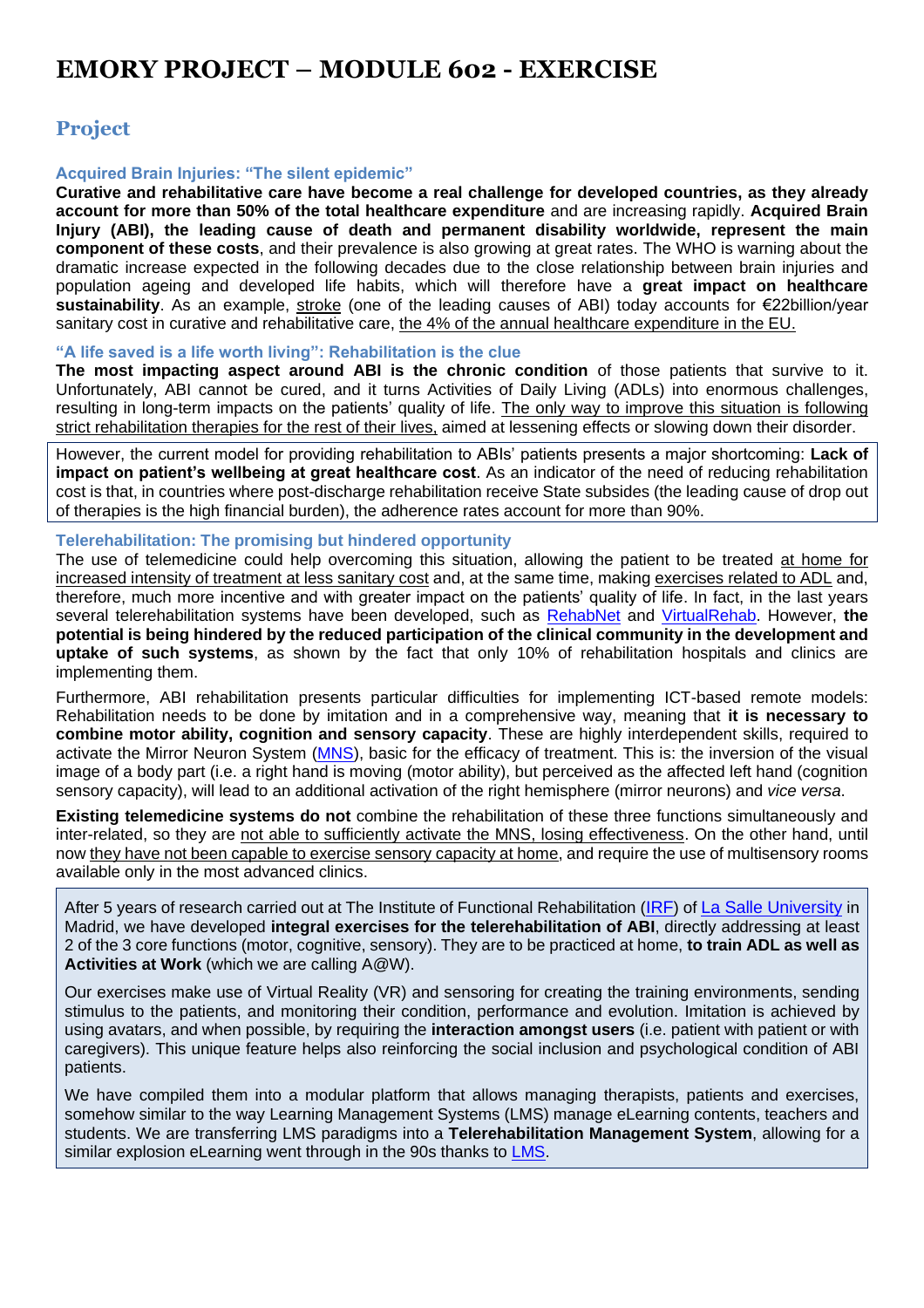# Who should apply to the SME Instrument?

Are you an innovative, high-flying small or medium-sized business with European and global ambitions?

Have you got an idea for an innovation that targets new markets and could boost the growth of your company?

Are you looking for substantial funding to develop and scale up your idea?

And could you make use of business development resources and coaching to take your company forward? Then the SME Instrument is for you.

The SME Instrument supports high-risk, high-potential small and medium-sized enterprises to develop and bring to market new products, services and business models that could drive economic growth.

The SME Instrument is for innovators with ground-breaking concepts that could shape new markets or disrupt existing ones in Europe and worldwide.

## **Competition for SME Instrument** support is tough.

The SME Instrument is very selective.

Only the most convincing and excellent proposals can be funded after a thorough evaluation by multinational panels of technology, business and finance experts.

Selected companies receive funding and are offered business coaching to scale up their innovation idea, and can also receive mentoring. They are helped in networking with other SME Instrument clients, with other companies of all sizes, and with potential co-investors and follow-up investors across Europe. As an SME Instrument client, you will gain visibility and boost your chances of success in European and international markets.

Europe needs more radical, marketcreating innovations to improve productivity and international competitiveness and generate new jobs and higher standards of living.

These innovations must meet user and customer needs and tackle societal. technological and business challenges in a sustainable way.

## Have you got what it takes? Then apply now!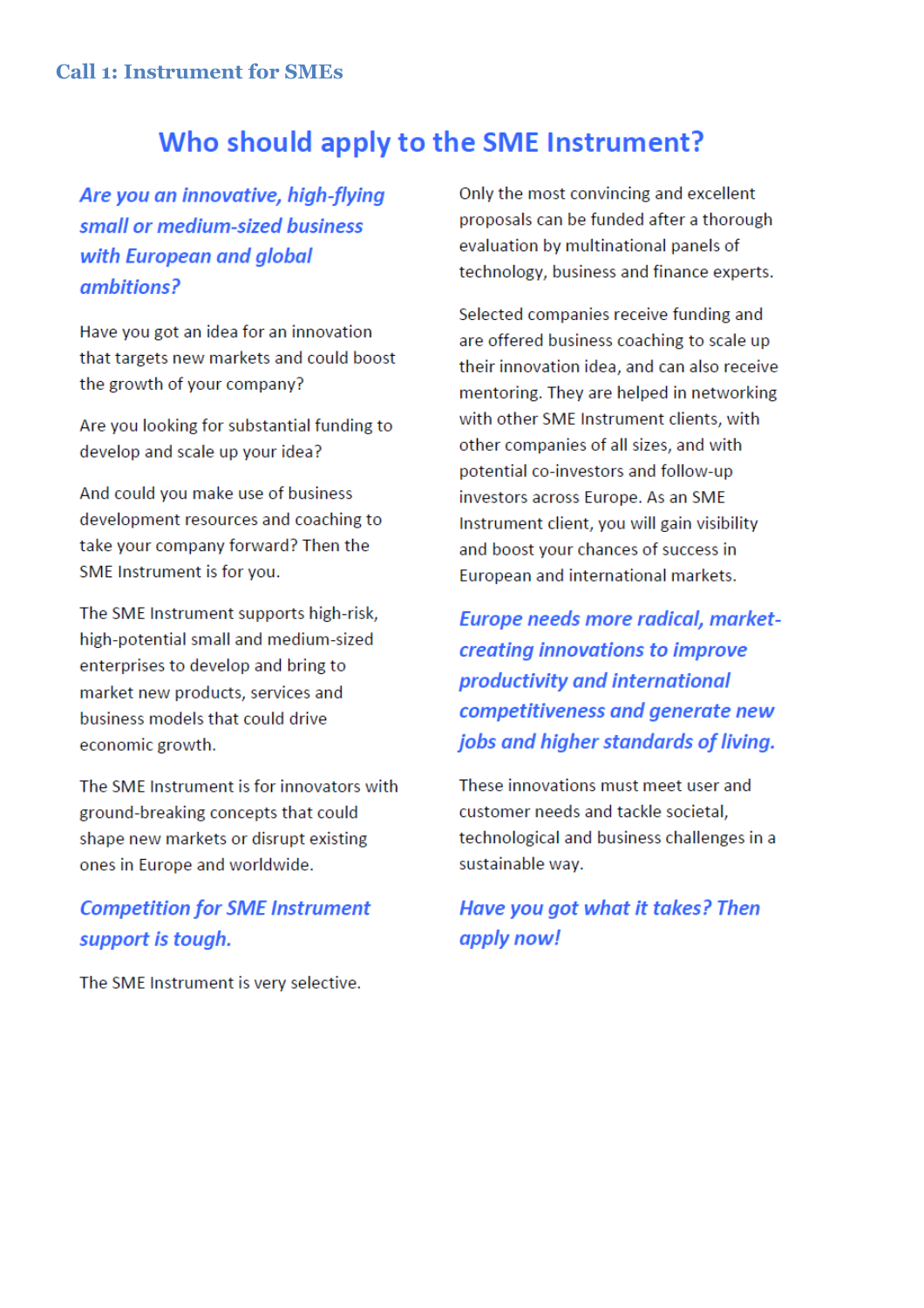## **Call 2: SC1-DTH-03-2018: Adaptive smart working and living environments supporting active and healthy ageing**

**Specific Challenge**: Demographic change and the ageing of the population create new heterogeneous challenges for age-friendly living, recreational and working environments such as a shrinking workforce and increasing numbers of workers with functional impairments, chronic conditions, care duties or re-integration in and later retirement from the labour market.

Digital solutions can support older individuals in being and staying actively involved in professional life for longer by designing fit for purpose working environments and by enabling flexible management of job-, leisure- and health-related activities considering their needs at the workplace, at home and on the move, with a particular focus on social inclusion, health needs and job retention.

**Scope**: Proposals should develop and validate digitally enabled adaptive services and solutions 120 leading to smart work environments for older adults, supporting them to remain actively involved in professional life, helping them to sustain and renew their work and personal life related skills and support independent active and healthy lifestyles while taking into account reduced capabilities due to age-related health risks and conditions.

Proposals should be based on trans-disciplinary research, involving behavioural, sociological, psychological, medical and other relevant disciplines, including gender and cultural aspects.

Proposals should convincingly describe the planned progress beyond state of the art in development and integration of unobtrusive, adaptive solutions for age-friendly living and working environments, addressing the needs of employees in specific and various sectors and workplaces121.

Proposals should build on active user engagement (e.g. employee participation at the workplace) in order to ensure the understanding of user needs, safeguarding ethics, privacy, security and regulatory aspects (e.g. labor law). Attention theft and impeding physical activity by ICT should be avoided.

Concepts should aim at realistic and verifiable benefits for flexible and sustainable job longevity measures and the consortium should include the necessary stakeholders to validate all relevant issues. The validation should take place in real settings (at workplaces and at home as required). The approach should demonstrate improvements in quality of life and/or improved health and safety for older adults, better management of aging workforce leading to a win-win for employers and employees, health and social system efficiency gains, business and financing models and organisational changes required for service delivery.

The Commission considers that proposals requesting a contribution from the EU between EUR 3 and 4 million would allow this specific challenge to be addressed appropriately. Nonetheless, this does not preclude submission and selection of proposals requesting other amounts. Participation of SMEs is encouraged.

**Expected Impact**: Proposals should present methodologies and metrics as appropriate for measuring progress with significance towards the expected impact in:

- Independent living, and quality of life of older persons compared to current state of the art, enabling older persons to stay actively involved in work life for longer or return to work after severe disease;
- Enhanced health and safety working conditions and quality of life of older persons at work compared to the current situation, enabling older persons to be able to contribute at an appropriate level for a longer period of time;
- Evidence of user-centred design and innovation, new intuitive ways of human-computer interaction, and user acceptance;
- Potential cost-effectiveness due to enhanced self-care, life-style, age-friendly and skills conducive work environments and socio-economic benefits;
- Competitive advantage for European industry through flexible and sustainable work arrangements for an ageing workforce;
- Global leadership in ICT based innovation for active and healthy ageing including the occupational environment.

**Type of Action**: Research and Innovation action

**Budget available:** 25 millones de euros

**Deadline:** April 2018